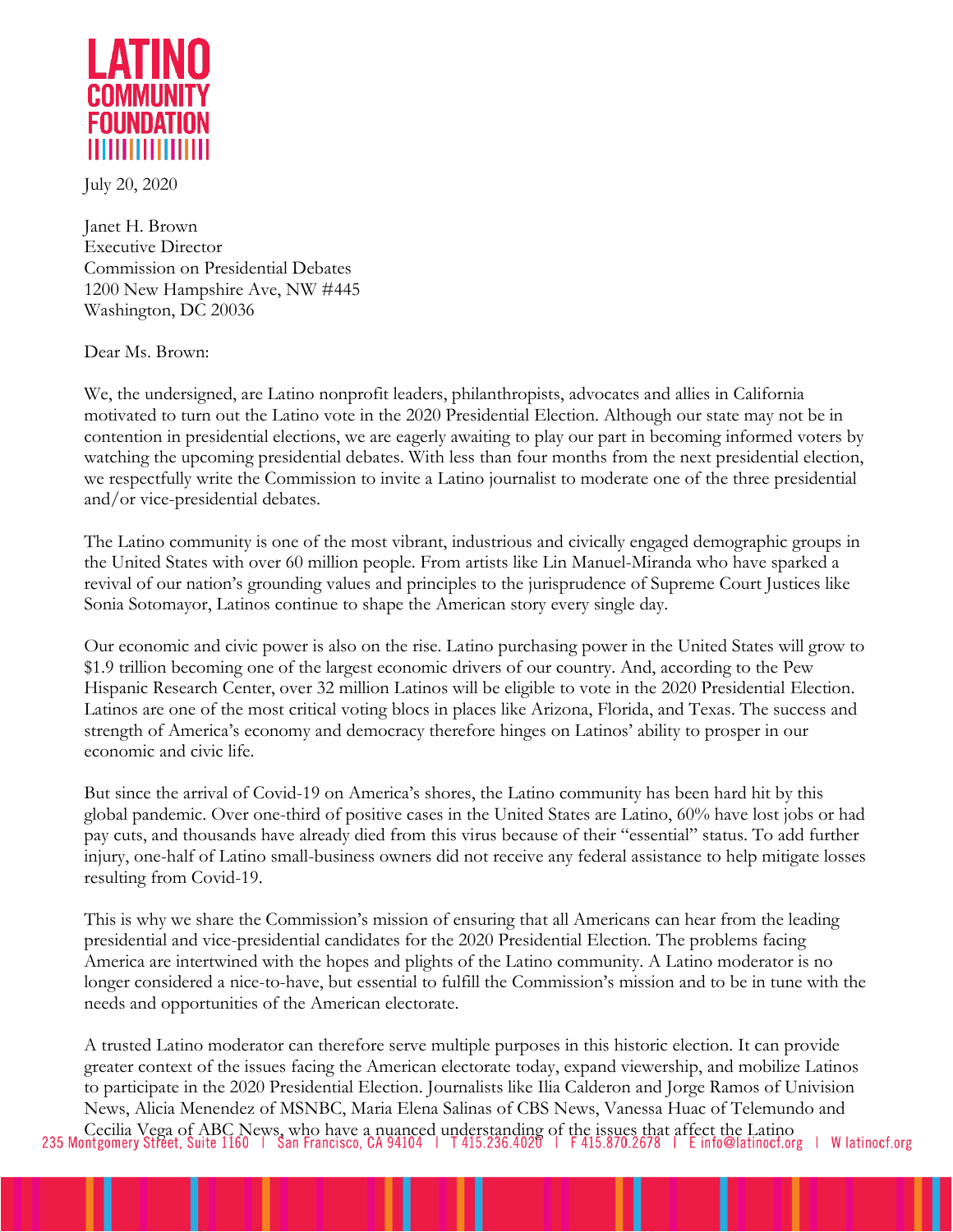community, come to mind as stand-out options to accomplish these goals. There are of course several others that the Commission should consider outside of these options.

Latinos will play a historic role in electing our next president and we hope you take this letter into consideration as you navigate the moderator selection process over the coming weeks. We welcome further conversations with you and your staff on this very important topic. For any follow up, you can contact Christian Arana, Latino Community Foundation Policy Director, at carana@latinocf.org or via 415-236- 5145.

Sincerely,

| Michael   | Abala           | Elk Grove        | CA |
|-----------|-----------------|------------------|----|
| Alissa    | Abdo            | Napa             | CA |
| Nawal     | Abou Zahr       | <b>Elk Grove</b> | CA |
| Martha    | Acebedo         | Pleasanton       | CA |
| Uma       | Agrawal         | Davis            | CA |
| Ivette    | Agudelo         | Sacramento       | CA |
| Neela     | Akbar           | <b>Elk Grove</b> | CA |
| Alba      | Alamillo        | Mountain View    | CA |
| Marisol   | Alarcon         | Carpinteria      | CA |
| Caroline  | Alarcon         | Carpinteria      | CA |
| Diana     | Albarran        | San Jose         | CA |
| Evelyn    | Alfaro          | Reston           | VA |
| Camille   | Alfaro-Martell  | San Francisco    | CA |
| Jack      | Allen           | Atlanta          | CA |
| Steven    | Almazan         | Washington       | DC |
| Maria     | Alvarez         | San Francisco    | CA |
| Yesenia   | Alvarez         | Davis            | CA |
| Ana       | Andrade         | Patterson        | CA |
| Merika    | Andrade         | Los Angeles      | CA |
| Elian     | Andrade-Garcia  | Woodlake         | CA |
| Christian | Arana           | Berkeley         | CA |
| Jennifer  | Arguello        | San Jose         | CA |
| Crista    | Arias           | Redwood City     | CA |
| Danielle  | Armedilla       | Merced           | CA |
| Javier    | Arzate          | San Fernando     | CA |
| Alma-Ruth | Avalos          | Pleasanton       | CA |
| Johnny    | Baltazar        | Costa Mesa       | CA |
| Katie     | Barnett         | Sacramento       | CA |
| Daniela   | Barranco        | Los Angeles      | CA |
| Vicky     | Bartholo        | Novato           | CA |
| Karen     | Basta           | Oakland          | CA |
| Latricia  | Beasley-Day     | Modesto          | CA |
| Monica    | Blanco          | Castro Valley    | CA |
| Anna      | Bobadilla       | Los Angeles      | CA |
| Diana     | Bojorquez       | San Rafael       | CA |
| Bivett    | <b>Brackett</b> | San Francisco    | CA |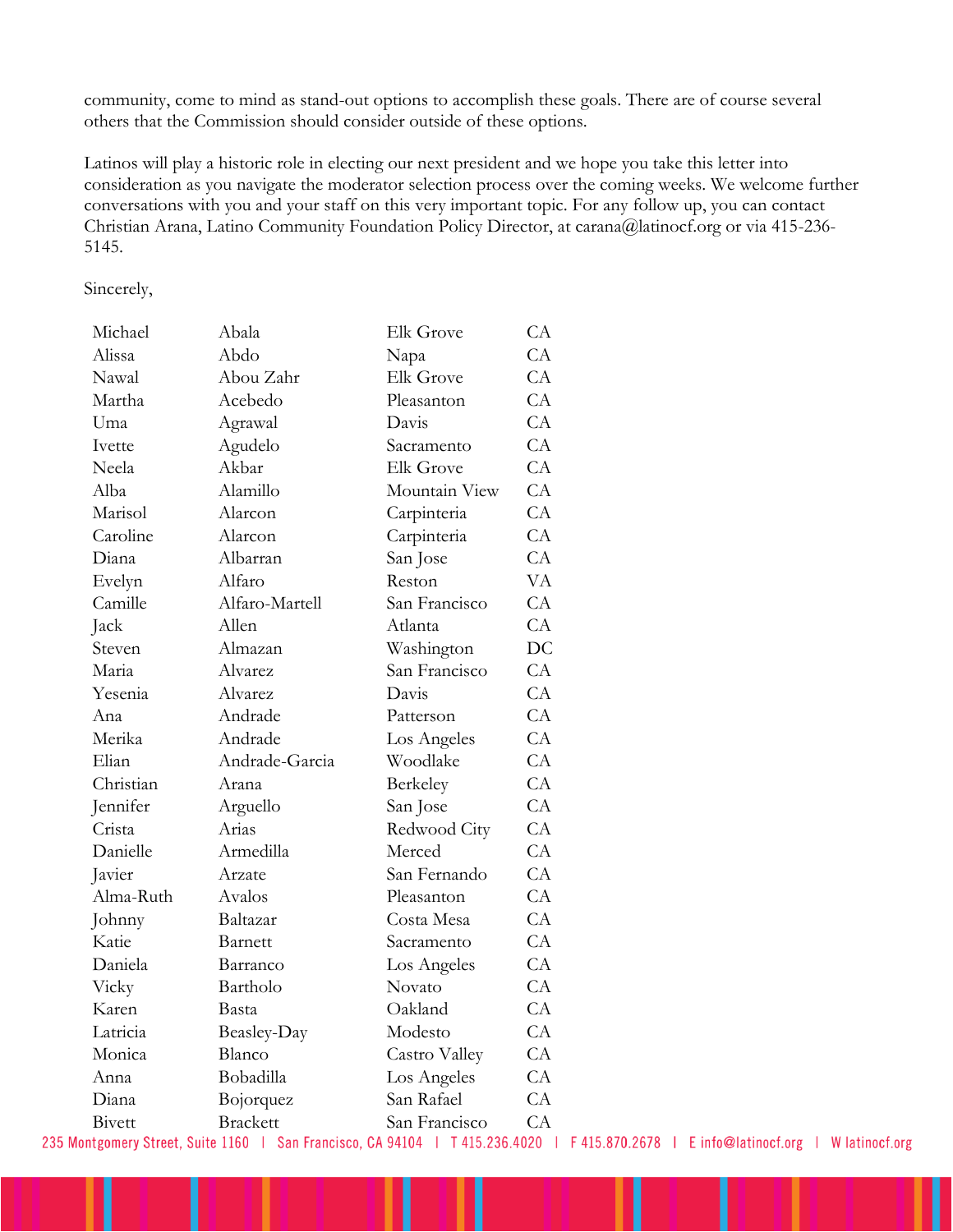| Maria           | <b>Brenes</b>      | Los Angeles   | CA             |
|-----------------|--------------------|---------------|----------------|
| Enrique         | Brime              | Doral         | FL             |
| Carina          | <b>Bustos</b>      | San Francisco | CA             |
| Kayla           | Cabrera            | Los Angeles   | CA             |
| Karla           | Cahue              | Burlingame    | CA             |
| Jenna           | Carlsson           | Walnut Creek  | CA             |
| Sophia          | Carrillo           | Sacramento    | CA             |
| Joey            | Castaneda          | San Francisco | CA             |
| Magdalena       | Castaneda          | Merced        | CA             |
| Laura           | Castaneda          | Los Angeles   | CA             |
| Daisy           | Castellon          | Sacramento    | CA             |
| Rose            | Castillo Guilbault | Burlingame    | CA             |
| Karina          | Castro             | San Francisco | CA             |
| Anthony         | Chavez             | Oakland       | CA             |
| Masha           | Chernyak           | San Francisco | CA             |
| Rose            | Cohen-Sandler      | Davis         | CA             |
| Diana           | Colin              | Los Angeles   | CA             |
| Ericka          | Conant             | Philadelphia  | PA             |
| Hannah          | Cordero Chen       | Fairfield     | CA             |
| Jessica Tatiana | Cornejo Flores     | San Leandro   | CA             |
| Pablo           | Cortes             | Oakland       | CA             |
| Carsynn         | Costa              | Sacramento    | CA             |
| Natasha         | Cougoule           | San Francisco | CA             |
| Amber           | Crowell            | Fresno        | CA             |
| Annysa          | Cruz Gaitan        | Sylmar        | CA             |
| Yesenia         | Curiel             | Merced        | CA             |
| Frances         | Davila             | Inglewood     | CA             |
| Leslie          | Davila             | Inglewood     | CA             |
| Ricardo         | De Alba            | Pacifica      | CA             |
| Belinda         | de la Libertad     | Costa Mesa    | CA             |
| Monique         | de Villa           | Merced        | CA             |
| Tony            | DeGruy             | Lathrop       | CA             |
| Samantha        | Diaz               | Davis         | CA             |
| Rocio           | Diaz               | Los Angeles   | CA             |
| Roberto         | Diaz-Gonzalez      | Pittsburg     | CA             |
| Ellen           | Dumesnil           | San Francisco | CA             |
| Debra           | Erven              | Fresno        | CA             |
| Shirin          | Escobedo-Gicheru   | Raleigh       | N <sub>C</sub> |
| Rudy            | Espinoza           | Redwood City  | CA             |
| Laura           | Fernandez          | Oakland       | CA             |
| Alfredo         | Fletes             | San Francisco | CA             |
| Felix           | Flores             | San Pablo     | CA             |
| Raymond         | Flores             | Wylie         | TX             |
|                 |                    | South San     |                |
| Eddie           | Flores             | Francisco     | CA             |
| Daniel          | Flores             | San Francisco | CA             |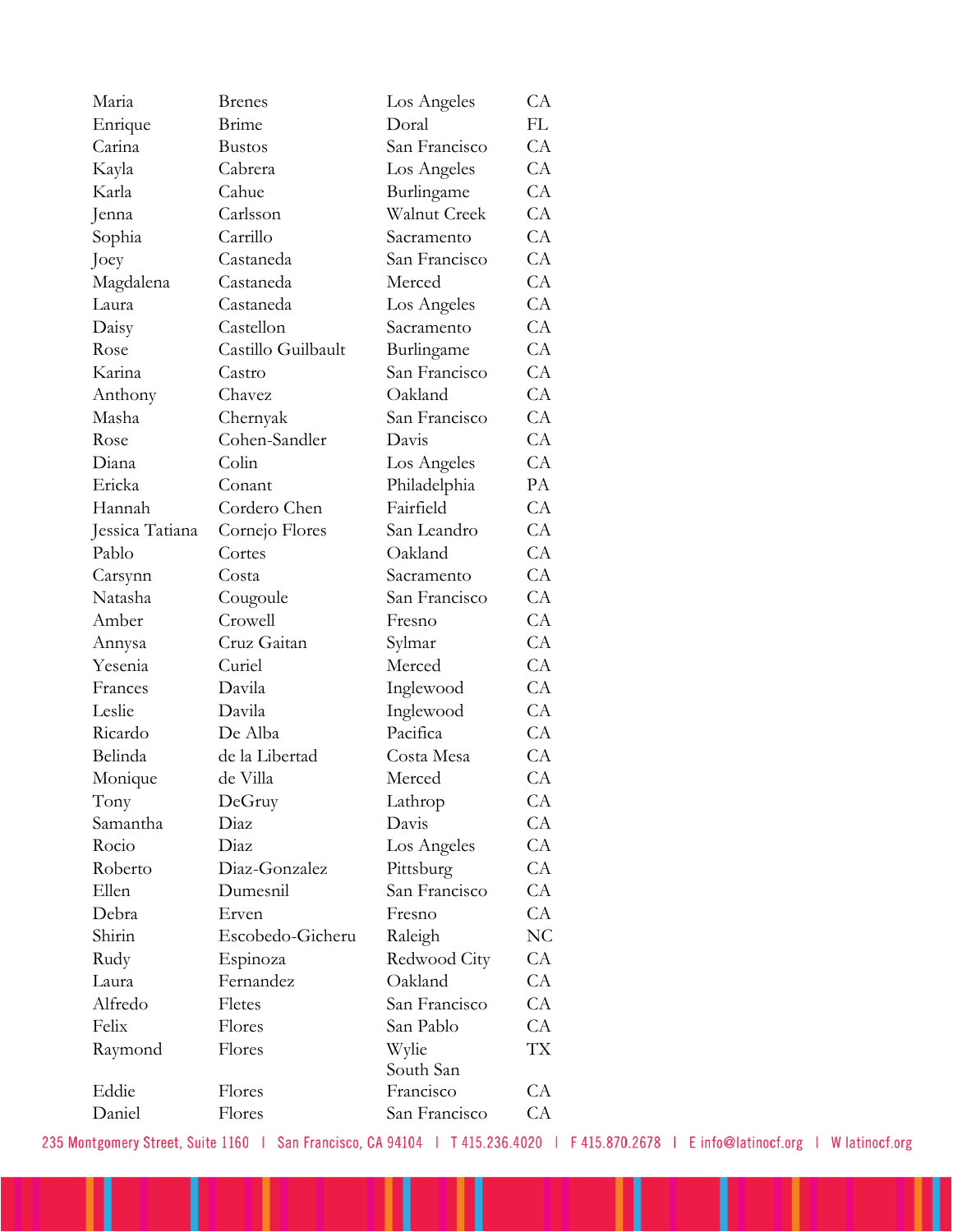| Magali        | Flores             | Los Angeles    | CA |
|---------------|--------------------|----------------|----|
| Cynthia       | Franco             | Los Angeles    | CA |
| Yuliana       | Franco             | Madera         | CA |
| Maria         | Frantz             | Hillsborough   | CA |
| Anna          | Gagliuffi          | Miami          | FL |
| Cesar         | Gaona              | Simi Valley    | CA |
| Eder          | Gaona-Macedo       | Santa Barbara  | CA |
| Eduardo       | Garcia             | Oakland        | CA |
| Iris          | Garcia             | Oakland        | CA |
| Jeffrey       | Garcia             | Los Angeles    | CA |
| Walter        | Garcia             | Pacoima        | CA |
| Jose          | Garcia             | San Francisco  | CA |
| Kim           | Garner             | Merced         | CA |
| Anthony       | Garrison-Engbrecht | Merced         | CA |
| Sonia         | Gill               | Sacramento     | CA |
| Tathyanna     | Gomes-Johnson      | Atlanta        | GA |
| Anne          | Gomez              | San Francisco  | CA |
| Isabel        | Gomez              | Pleasanton     | CA |
| Alexandra     | Gomez              | San Jose       | CA |
| Elizabeth     | Gomez              | Hillsborough   | CA |
| Phil          | Gonzales           | Fresno         | CA |
| Amber         | Gonzales-Vargas    | Oakland        | CA |
| Laura         | Gonzalez           | Sacramento     | CA |
| Michael       | Gonzalez           | San Jose       | CA |
| Octavio       | Gonzalez           | Los Angeles    | CA |
| Laura         | Gonzalez           | Los Angeles    | CA |
| Jackie        | Gonzalez           | Sacramento     | CA |
| Veronica      | Gonzalez           | Canyon Country | CA |
| Jasmin        | Gosen              | Sylmar         | CA |
| Maricela      | Gutierrez          | San Jose       | CA |
| Cristina      | Gutierrez          | Pacoima        | CA |
| Nima          | Habibi             | Sacramento     | CA |
| Kim           | Halbwachs          | Bakersfield    | CA |
| Megan         | Hammersly          | Escondido      | CA |
| Corrine       | Hansen             | Pleasanton     | CA |
| Juan          | Hernandez          | Santa Rosa     | CA |
| Salvador      | Hernandez          | Denver         | CO |
| Ashley        | Hernandez          | Granada Hills  | CA |
| Luis          | Herrera            | Benicia        | CA |
| Amy           | Hinojosa           | Dallas         | TX |
| Yesenia       | Hipolito           | Clovis         | CA |
| Kelly         | Hunt               | Redwood City   | CA |
| Maeia Cecilia | Jara               | Oakland        | CA |
| Dennis        | Jaramillo          | San Francisco  | CA |
| Abby          | Jaramillo          | San Francisco  | CA |
| Hector        | Javier             | Raleigh        | NC |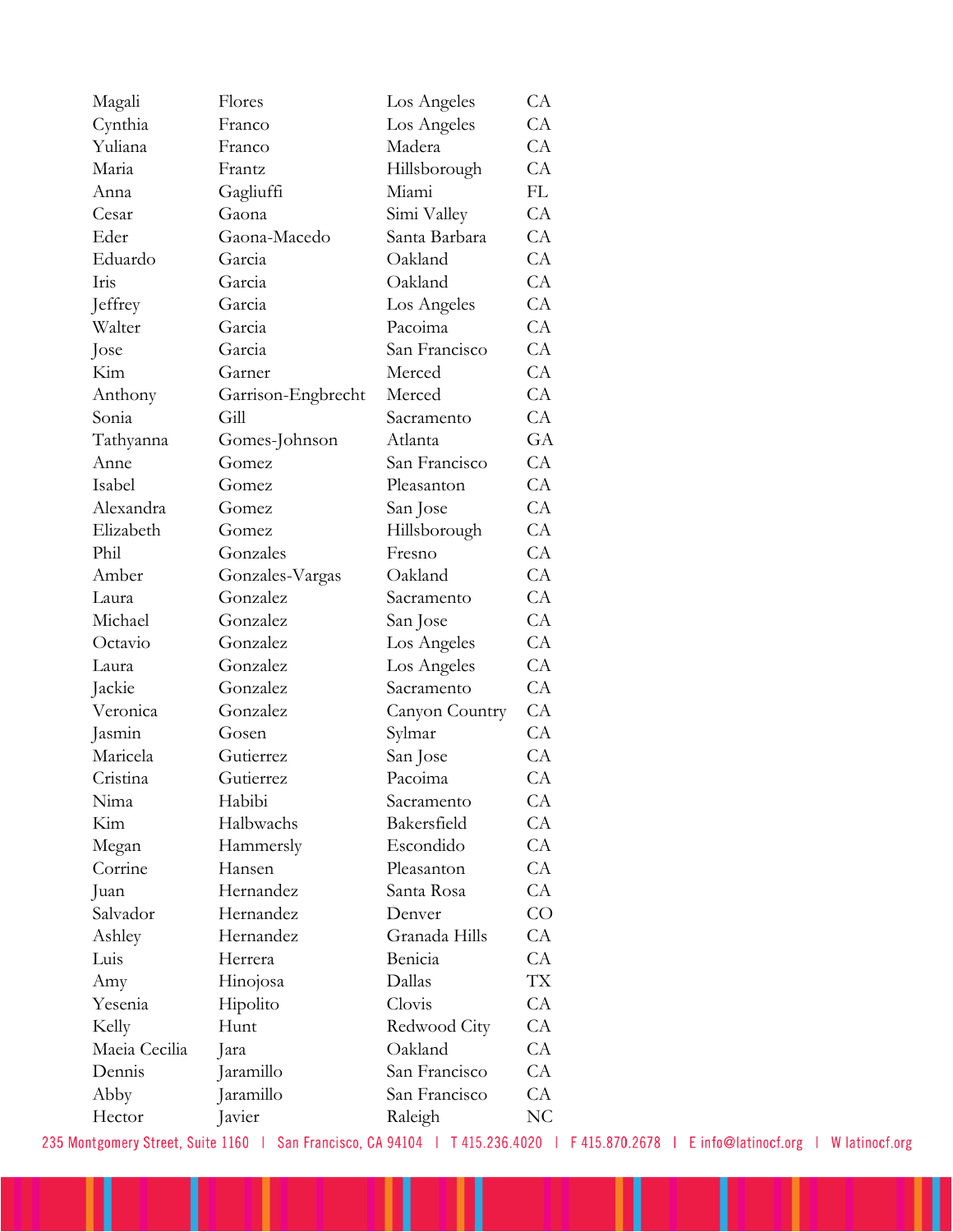| Yscaira     | Jimenez          | Cambridge     | МA |
|-------------|------------------|---------------|----|
| Joaninha    | Joaninha         | Oakland       | CA |
| Stephen     | Jones            | Santa Clara   | CA |
| Nathaly     | Juarez           | Fresno        | CA |
| Jessica     | Julian           | Merced        | CA |
| Juan        | Kanagui          | Richmond      | CA |
| Ed          | Kissam           | Oakland       | CA |
| Julia       | Lara             | Santa Barbara | CA |
| Jose        | Lara Cruz        | Hayward       | CA |
| Ana         | Licona           | Berkeley      | CA |
| Zoila       | Linares          | Pacoima       | CA |
| Liliana     | Llamosa          | Whittier      | CA |
| Kathy       | Lomeli           | San Jose      | CA |
| Sara        | Lomelin          | Hillsborough  | CA |
| Sine        | Lopez            | Los Angeles   | CA |
| Lourdes     | Lopez            | San Diego     | CA |
| Briana      | Lopez            | Los Angeles   | CA |
| Chelsea     | Lopez            | Emeryville    | CA |
| Lesly       | Lopez Guzman     | Salinas       | CA |
| Marielle    | Lorenz           | Oakland       | CA |
| Adriana     | Loson-Ceballos   | San Diego     | CA |
| <b>Bego</b> | Lozano           | Burlingame    | CA |
| Mark        | Luevano          | San Francisco | CA |
| Vanessa     | Lujan            | Oakland       | CA |
| Cindy       | М                | Sacramento    | CA |
| Tanya       | Macedo           | Daly City     | CA |
| Juan        | Magana Lemus     | Santa Paula   | CA |
| Azucena     | Maldonado        | Anaheim       | CA |
| Andrea      | Maldonado        | San Francisco | CA |
| Julisa      | Maldonado Vargas | Fresno        | CA |
| Mariza      | Mancera          | Hillsborough  | CA |
| Mariza      | Mancera Soss     | Hillsborough  | CA |
| Andrew      | Maneval          | Del Mar       | CA |
| Sonia       | Manjon           | Antioch       | CA |
| Julian      | Marcial          | Los Angeles   | CA |
| Jacob       | Martinez         | Watsonville   | CA |
| Diane       | Martinez         | Santa Barbara | CA |
| Ernesto     | Martinez         | San Francisco | CA |
| Veronica    | Martinez         | Irving        | CA |
| Jesus       | Martinez         | Fresno        | CA |
| Arabella    | Martinez         | Oakland       | CA |
| Jacqueline  | Martinez Garcel  | Oakland       | СA |
| Carissa     | Mazon            | Merced        | CA |
| Claudia     | Medina           | Piedmont      | CA |
| Brenda      | Medina           | Kent          | WA |
| Gabriel     | Medina           | San Francisco | СA |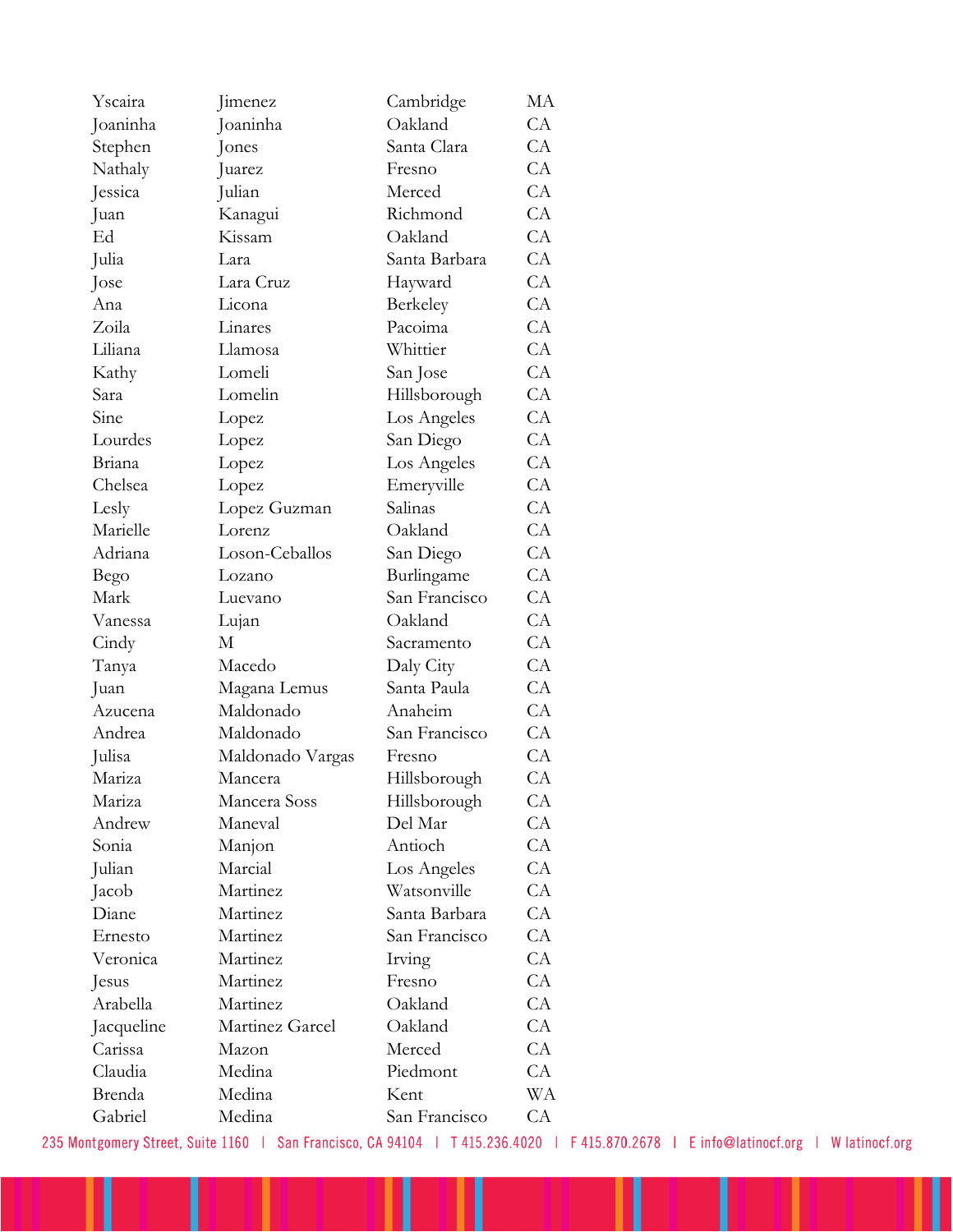| Alexus      | Medina        | Los Angeles   | CA        |
|-------------|---------------|---------------|-----------|
| Janeth      | Medina Larios | Oakland       | CA        |
| Julio       | Mejia         | Seattle       | WА        |
| Yvette      | Mejia         | Mansfield     | <b>TX</b> |
| Clarissa    | Mejia         | San Fernando  | CA        |
| Adam        | Mejia         | San Fernando  | CA        |
| Camila      | Mena          | San Francisco | CA        |
| Oscar       | Menjivar      | Los Angeles   | CA        |
| Samuel      | Molina        | Fresno        | CA        |
| Erika       | Monasch       | Sacramento    | CA        |
| Tatiana     | Montenegro    | Chicago       | IL.       |
| Glenda      | Monterroza    | Concord       | CA        |
| Alberto     | Montilla      | Allen         | <b>TX</b> |
| Marilyn     | Mora          | San Jose      | CA        |
| Jose        | Moran         | Livingston    | CA        |
| Heliodoro   | Moreno, Jr.   | Pittsburg     | CA        |
| Michelle    | Morgante      | Merced        | CA        |
| Anthony     | Morin         | San Francisco | CA        |
| Marcela     | Muniz         | San Francisco | CA        |
| Carol       | Nader         | Pacific Grove | CA        |
| Sofia       | Navarro       | Walnut Creek  | CA        |
| Hilda       | Nieblas       | Bakersfield   | CA        |
| Janine      | Nkosi         | Oakland       | CA        |
| Juan Manuel | Novoa         | Stockton      | CA        |
| Guido       | Nunez         | Yorba Linda   | CA        |
| Shaelyn     | Ochoa         | Dallas        | TX        |
| Jenny       | Ocon          | Calistoga     | CA        |
| Blanca      | Ojeda         | Merced        | CA        |
| Reyna       | Olaguez       | Bakersfield   | CA        |
| Claudia     | Oliva         | Sylmar        | CA        |
| Linda       | Olvera        | Martinez      | CA        |
| Laura       | Ornelas       | Oakland       | CA        |
| Alex        | Oronia        | Arleta        | CA        |
| Christina   | Ortega        | San Francisco | CA        |
| Cristian    | Ortiz         | Chicago       | IL.       |
| Diane       | Ortiz         | Gilroy        | CA        |
| Humberto    | Ortiz-Silva   | Oakland       | CA        |
| Bryan       | Osorio        | Delano        | CA        |
| Judith      | Osorio        | Riverside     | CA        |
| Evelia      | Perez         | San Pablo     | CA        |
| Richard     | Perez         | San Francisco | CA        |
| Ismael      | Paredes Ulloa | Santa Barbara | CA        |
| Jessica     | Paredes Ullos | Santa Barbara | CA        |
| Will        | Parish        | San Francisco | CA        |
| Elizabeth   | Parrott       | Walnut Creek  | CA        |
| Maria       | Paz           | Coachella     | CA        |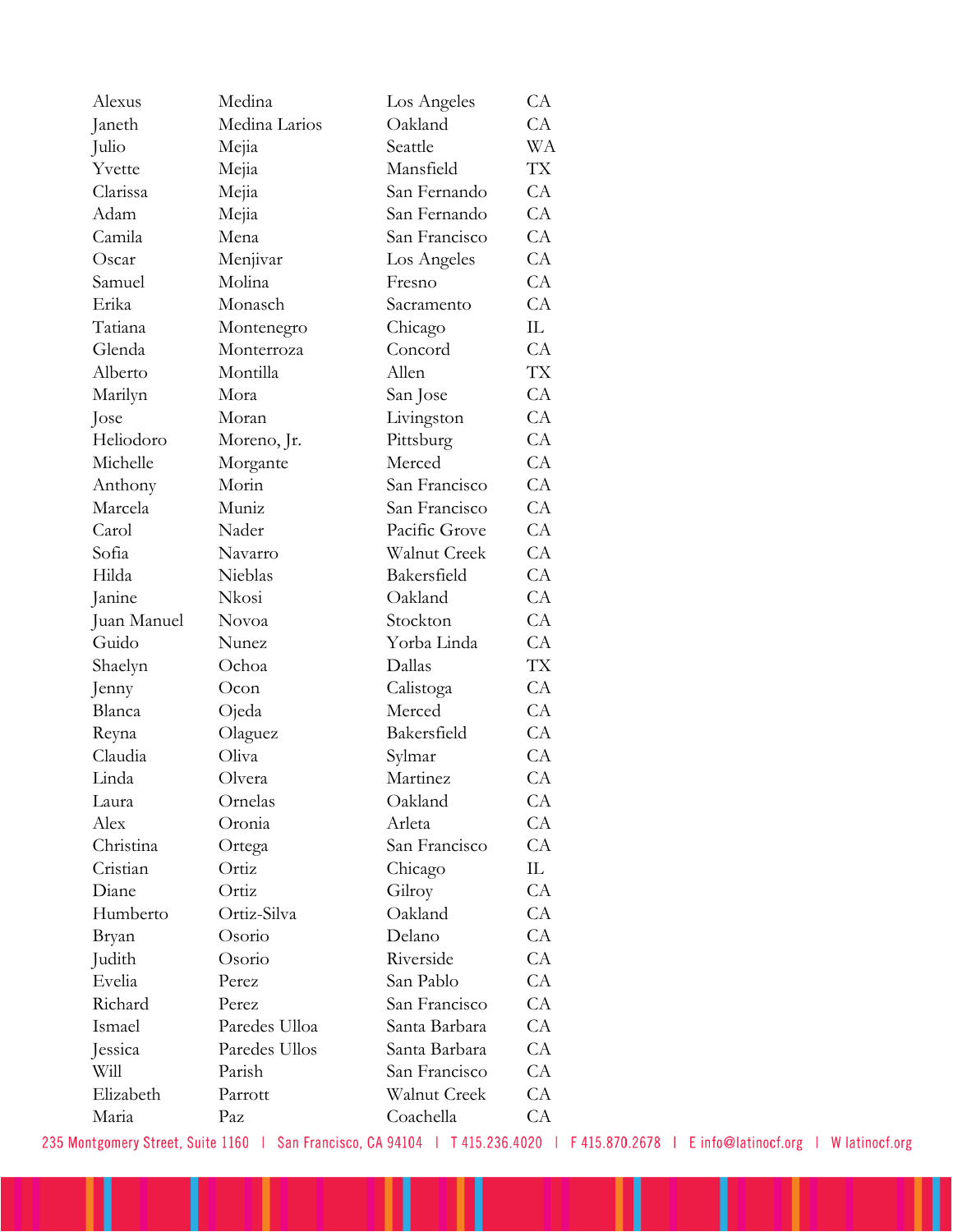| Phillip      | Pena            | Oakland       | CA |
|--------------|-----------------|---------------|----|
| Yvonne       | Pena            | San Fernando  | CA |
| Francisco    | Perez           | Millbrae      | CA |
| Henry        | Perez           | Los Angeles   | CA |
| Hector       | Preciado        | Oakland       | CA |
| Veronica     | Pugin           | San Francisco | CA |
| Susana       | Quintero        | Los Angeles   | CA |
| Marcia       | Quinones        | Oakland       | CA |
| Victor       | Ramirez         | Greenbrae     | CA |
| Jose Antonio | Ramirez         | Fresno        | CA |
| Juan         | Ramos           | Angier        | NC |
| Gloria       | Ramos           | San Francisco | CA |
| Katia        | Ramos           | San Francisco | CA |
| Thomas       | Rangel          | Fairfield     | CA |
| Amanda       | Renteria        | Menlo Park    | CA |
| Carmen       | Rios            | San Jose      | CA |
| Serena       | Rivera          | Santa Cruz    | CA |
| Virginia     | Rivera          | Rocklin       | CA |
| Rocio        | Rodarte         | San Diego     | CA |
| Ruby         | Rodriguez       | Arcata        | CA |
| Karen        | Rodrigues       | Los Angeles   | CA |
| Hortencia    | Rodriguez       | Los Angeles   | CA |
| Cynthia      | Rodriguez       | Santa Clarita | CA |
| Jose         | Rodriguez, Jr.  | San Francisco | CA |
| Mark         | Rogers          | Santa Clara   | CA |
| Ashley       | Rojas           | Fresno        | CA |
| Lorena       | Roman           | Oakland       | CA |
| Jaydi        | Romero          | Bakersfield   | CA |
| Jesus        | Romero Castro   | Los Banos     | CA |
| Leticia      | Romero Valentin | Santa Rosa    | CA |
| Kerry        | Rosado          | San Jose      | CA |
| Alexa        | Rousso          | Los Angeles   | CA |
| Laura        | Ruelas          | Newark        | CA |
| Fresno       | Ruiz            | Fresno        | CA |
| Linda        | Ruiz David      | San Francisco | CA |
| Teresa       | Ruiz Decker     | Santa Cruz    | CA |
| Christina    | Sabater         | Oakland       | CA |
| Eduardo      | Sainz           | Phoenix       | AΖ |
| Angelica     | Salas           | Los Angeles   | CA |
| Shadi        | Salimi          | Folsom        | CA |
| Lisa         | Sanchez         | Oakland       | CA |
| Angie        | Sanchez         | Healdsburg    | CA |
| Luis         | Sanchez         | Los Angeles   | CA |
| Victoria     | Sanchez De Alba | Pacifica      | CA |
| Fernando     | Sandoval        | Pittsburg     | CA |
| Samantha     | Sandoval        | Oakland       | CA |
|              |                 |               |    |